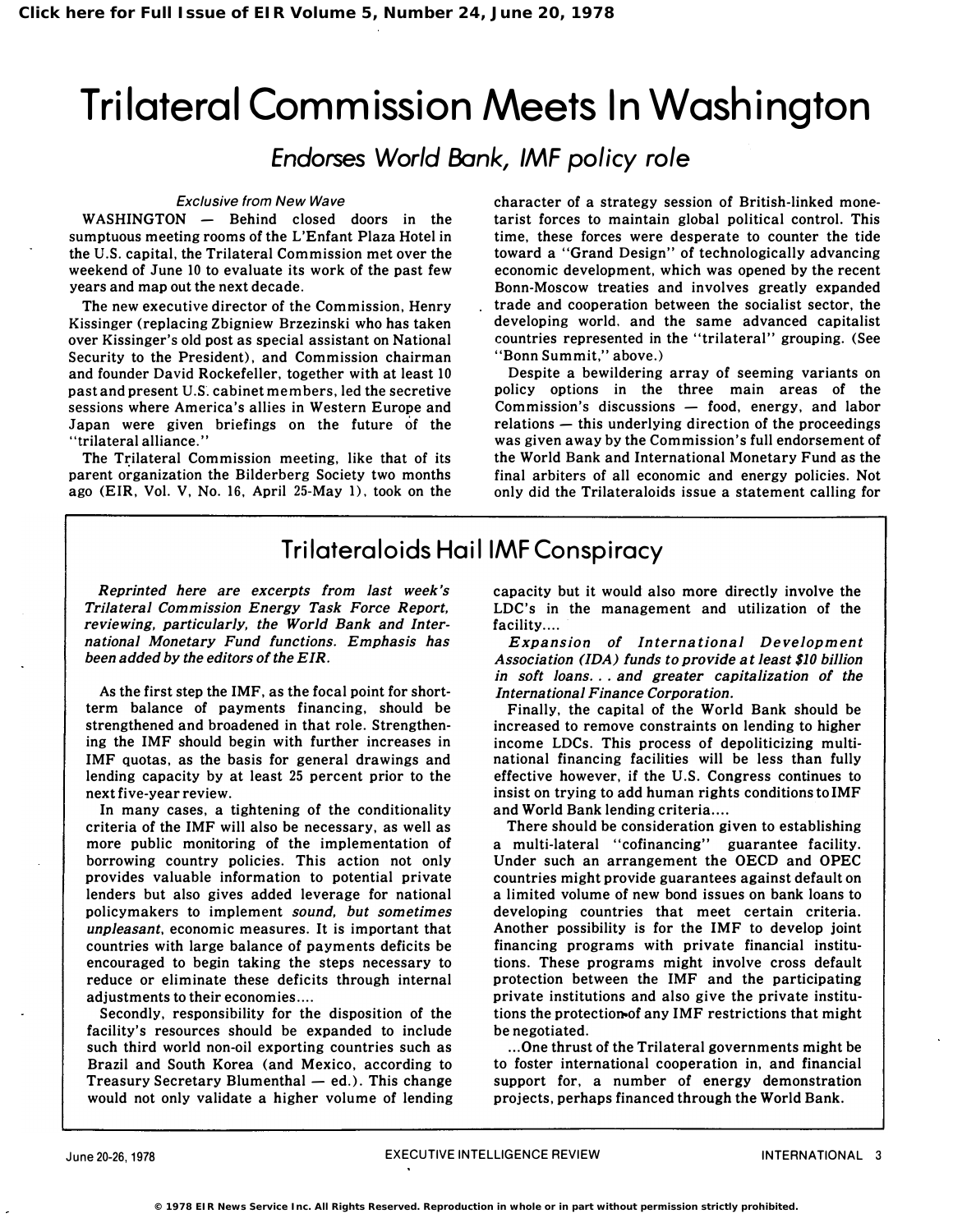the strengthening of the police powers of these debtcollecting institutions (see box); but they underscored that commitment by endorsing U.S. Treasury Secretary Blumenthal's call during the proceedings for South Korea, Mexico and Brazil to take on "greater responsibilities" for how IMF allocations are made. Those countries, which have in widely varying degrees pursued a high technology-based economic growth policy, are thus called upon to participate in allocating credit for low-energy labor-intensive "development projects" which will protect debt payments at all costs.

The "political" side of this selling job for the IMF and World Bank was handled by a string of anti-Soviet tirades closely echoing the statements of Dr. Kissinger and his Carter Administration double. Dr. Brzezinski. tirades which dominated particularly the first morning session of the weekend meeting.

However, despite. public posturing of unity, from insider reports the actual proceedings of this past weekend were far from achieving full accord behind Kissinger's collect-the-debt-and-confront-the-Russians line, and some observers wondered whether this policy would withstand national pressures for peace and real economic development from each side of the "trilateral" formula. In fact, certain of the combined formulations coming out of the meeting  $-$  such as nuclear energy partially being endorsed for the advanced sector, while genocidal "soft" technologies were advocated for the less developed countries  $(LDCs)$  - suggested an effort to coopt precisely those prodevelopment pressures while not giving in on the basic issue of IMF institutional control.

In this light, as well, was seen the Trilateral Commission's (and Henry Kissinger's personal) endorsement of the Willy Brandt-World Bank plan to bring developing sector raw materials under the full control of the Fund and Bank using the "soft approach" of allowing the victim governments to "participate" in relinquishing their national sovereignty to these institutions. Brandt, the chairman of the ruling West German Social Democratic Party and head of the Socialist International, has projected himself over the past year as chief of an "eminent persons" commission canvassing for stronger World Bank and IMF control over the restructuring of the world economy. The Trilateral Commission became the first major organization to endorse Brandt's North-South "solutions."

Although Brandt was not present at the conference in person. the invocation of his schemes was an unmistakable signal by Kissinger. It is well known in politically informed circles that Brandt has steadily subverted the "Grand Design" policy of Social Democratic Chancellor Helmut Schmidt and his prodevelopment allies in Western Europe, the United States and Japan.

#### Policing the Advanced Sector

From the first day of meetings, Kissinger oriented the proceedings in one direction: the creation of control mechanisms for energy in the light of "predictions" that oil prices will go up. For this policing purpose. fuel banks, regional nuclear fuel banks, and the

strengthening of the International Energy Agency all played a major part in discussions despite the fact that Western Europe and Japan were essentially told to use their judgment on nuclear policies  $-$  a reflection of the fact that the governments of Japan, West Germany, Italy and France have already demonstrated their firm commitment to the development of nuclear power.

Such piecemeal pronuclear "concessions" however could not paper over the political attacks to which Kissinger and his spokesmen subjected those trilateral "partners" and their elected political leaderships: Although the morning session of the first day was dominated by Kissinger's two pet topics  $-$  launching economic warfare against the socialist sector, and forcing the U.S. Administration to take a harder bargaining position toward the Soviets in strategic arms negotiations  $-$  the U.S. White House and the governments of Japan and West Germany were successively made the targets of broadside attacks.

The first morning's panel on "The Domestic Setting to American Foreign Policy-Making" featured Rep. John Anderson (R-Ill.), Sol Chaikin of the International Ladies Garment Workers Union (AFL-CIO), and Anthony Solomon, U.S. Undersecretary of Treasury for Monetary Affairs. The threesome in no way concealed their goal of weakening the vulnerable U.S. President Jimmy Carter - ironically, the very same president installed in office in 1977 with much assistance from the Trilateral Commission. Anderson "predicted activism" in the role of the U.S. Congress in determining the final outcome or failure of the ongoing Strategic Arms Limitation Treaty  $(SALT II)$  negotiations  $-$  tantamount to a threat to Carter that no SALT treaty will be passed unless he keeps up a provocative posture against the Warsaw Pact. As one source put it, this "is keeping the President in line."

Sol Chaikin went further in presenting (behind a thinly veiled "labor" front) the Brzezinski-Kissinger view of the current Administration. Chaikin attacked the "softness" of the Carter White House toward the Soviets in the SALT talks, and described "a growing feeling of uncertainty and insecurity in our country, particularly by those who had much higher hopes after the 1976 presidential elections." Sources indicated subsequently that the "those" referred to by Chaikin were an extrapolation based on outbursts such as one by the former West German Defense Minister Georg Leber, criticizing West German Chancellor Schmidt for supporting President Carter's decision to hold back on the production of the socalled neutron bomb.

The highlight of the morning session was Undersecretary Solomon's off-the-record remarks to the conference. Solomon reportedly blasted Europeans and Japanese alike for their practice of subsidizing exports. According to one source, Solomon systematically listed and dismembered the economic figures presented by the governments of each of these countries, laying special emphasis on Italy and Japan, the most stubborn opponents of the Carter Administration's trade-slashing policies.

Later, it was learned that Japanese Economic Cooperation Minister Kichi Miyazawa answered these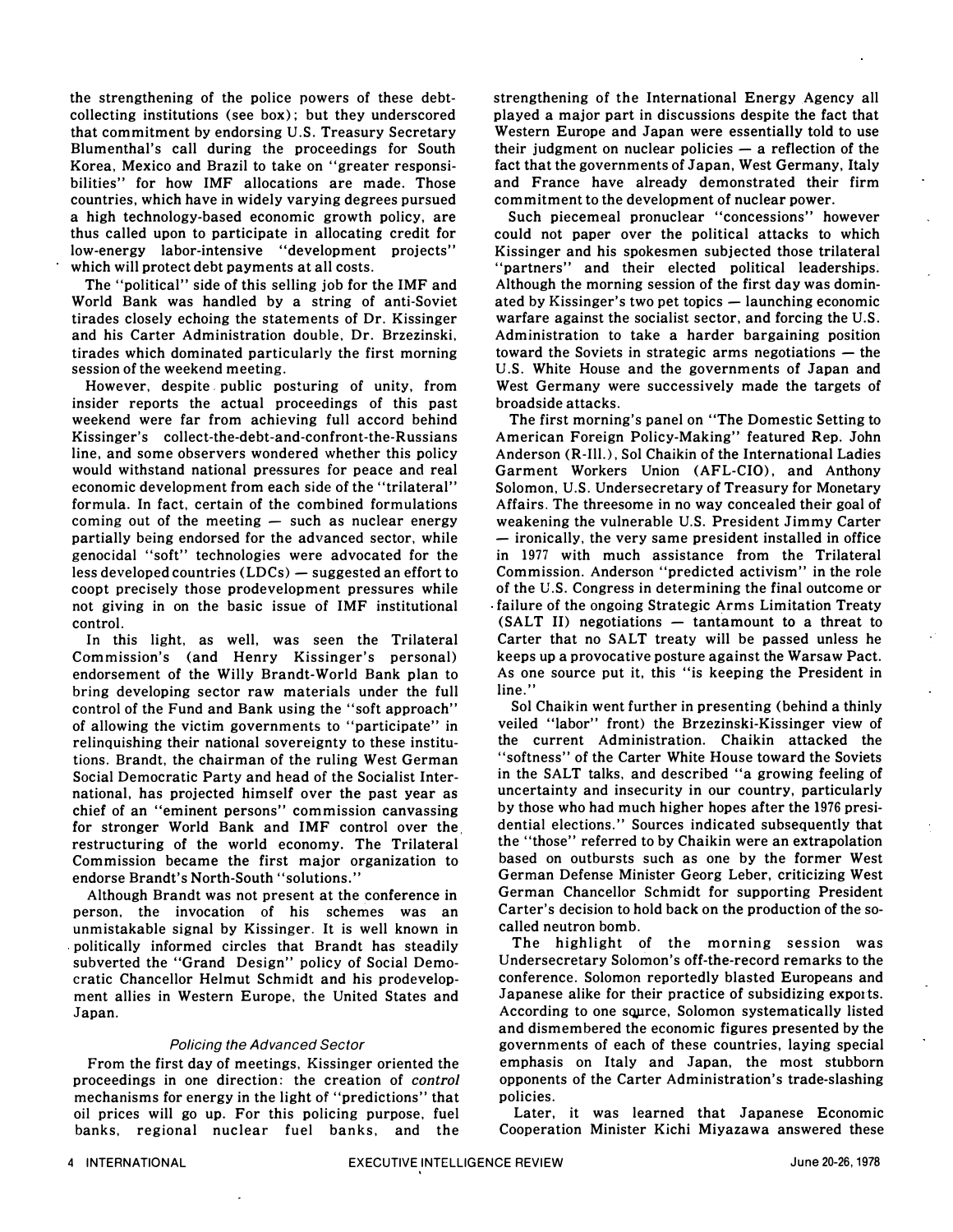criticisms by reminding the audience that Japan had successfully modernized, locating the problem of trade with a suggestion that Solomon put his own house in order. "Economic cooperation between industrialized nations is still flabby, and the United States is indifferent or oblivious to the effects the fluctuating dollar has on other economies...." Responding to Solomon's demand for rapid "restructuring" of the Japanese economy, the Minister stated: "The Japanese economy is a good case in point. After the successful struggle that began in 1868 with the Meiji Restoration to modernize the economy, it was decimated in World War II. But we pulled it right back up again within two decades. Our economy kept going and bounced back after being hit by what is called the 'oil crisis' of 1973. We have weathered enough bad situations.... If there is a crisis today I think it lies in our attitudes... If we approach our various troubles with a sense of powerlessness and defeatism  $-$  then we have really got a crisis on our hands.

"The desire to cooperate is stronger now than it has ever been in the past," Miyazawa concluded forcefully, "and we have at our disposal rich technological and theoretical knowledge for problem-solving that gives our age less uncertainty than ever before."

While Miyazawa left abruptly after this defense of Japan's policies, many top advisors to Japanese Prime Minister Fukuda were reported actively organizing throughout the conference and in Washington political circles on behalf of the dramatic proposal for a \$1 billion joint U.S.-Japanese fusion energy development program which Fukuda made this spring during a visit to the United States.

The use of the Brandt line, like Solomon's diatribe, was introduced quite explicitly to counter the "Grand Design" policies of the West German and other European governments. A Dutch representative, speaking about NATO, dutifully toed the Kissinger economic warfare line by expressing interest in cutting off aid to Cuba for its involvement in the African continent. But as even Chaikin admitted, such "linkage" formulations ran into "some criticism" when it came to questioning the need to transfer U.S. capital and technology abroad.

Kissinger intervened personally, first to emphasize his  $own$  method  $-$  the International Resources Bank proposal made at the 1976 United Nations Conference on Trade and Development in Nairobi - and then to endorse the Willy Brandt variant. Kissinger's IRB is a straightforward looting scheme by which developing countries' raw materials wealth is mortgaged to monetarist institutions to pay debt. Brandt's formulation. on the other hand, involves getting the acceptance of government members to "invite" foreign companies to "develop" these resources.

The World Bank's recent report made public the same day as the Trilateral conference, was frequently cited as evidence of that institution's "interest" in financing oil development in the Third World as one option for energy. For most of the LDCs, however. "renewable" sources of  $energy - wind$ , biomass, solar and other technologies of minimal energy density which are apt for supporting only the most labor-intensive. thinly populated  $e$ conomies  $-$  are advised.

The energy and food programs which emerged from the Trilateral Conference are summarized below. Alongside the monetarist thrust of these, the formal outcome of the meetings is only of passing importance. The Trilateral voted itself into existence for another five years. Commission founder David Rockefeller indicated that it was no major feat that over half the current U.S. Administration, many of the previous Ford cabinet and members and advisors of powerful governments in Europe and Japan are also in the Commission. If they had obtained power, he suggested, it is because they are so good  $-$  not because, as has been speculated, there is a "conspiracy" at work.

However. the presence and absence of certain Trilateral members revealed deep schisms within the organization. Dr. Kissinger more than represented the hawkish faction of American power circles, whose role is played inside the Carter Administration by Brzezinski and others. But Carter's Secretary of State Cyrus Vance, although a Trilateral member, attended the proceedings for barely a few minutes. Similarly, no representative close to Western Europe's Schmidt attended the conference, and the ousted West German Defense Minister Georg Leber merely turned up to back Kissinger's anti-Soviet pronouncements.

-Leela Narayan

### Energy Task Force

The energy report was prepared by John C. Sawhill, president of New York University and former administrator of the Federal Energy Administration under the Nixon Administration; Keichi Oshima, a· major advisor to the Japanese government Atomic Energy Commission, and Ministry of Trade and Industry and Economic Planning Agency; and Hans Maull, a longtime fellow at the International Institute for Strategic Studies (London), and Center for Contemporary European Studies at the University of Sussex, England.

The policy recommendations below are in the context of a "prediction" and recommendation for raising the current price of oil to provide incentives for other energy options. Emphasis was placed on the controlling end of energy options rather than strengthening of the International Energy Agency (lEA), and a great deal of discussion on "the rift" that had developed between Europe, Japan, and the U.S. on the nonproliferation question.

For the United States: Deregulation of natural gas, and the removing of price controls on crude oil. "Globally if prices remain at or near current levels, there will be little economic incentive to develop readily substitutable alternative sources or to reduce demand growth as rapidly as would be desirable under the more pessimistic longer-term forecasts.

"Trilateral countries must (a) consider various mechanisms for increases over the next several years in those areas of the economy where it is desirable to encourage conservation and (b) provide special